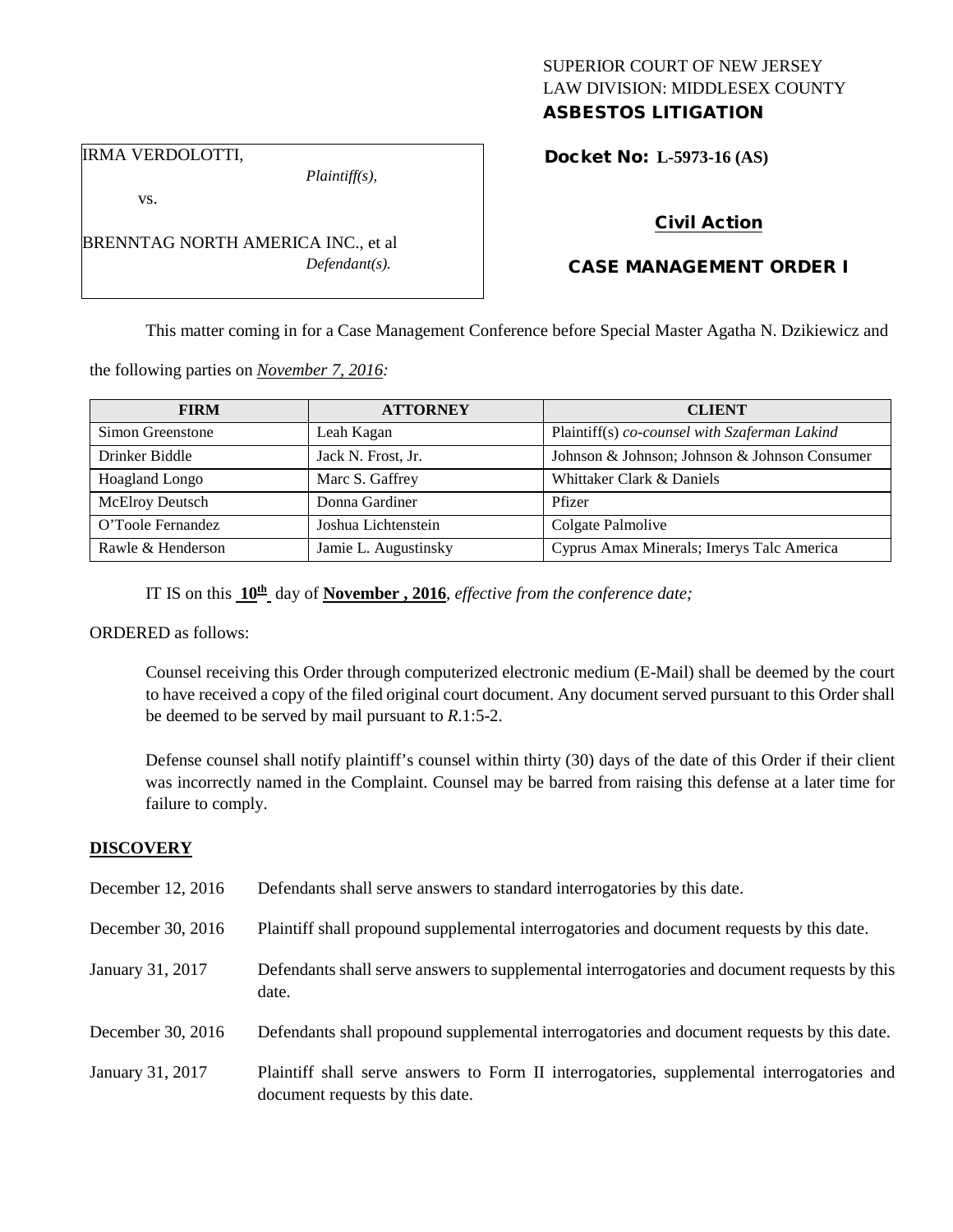- March 31, 2017 Fact discovery, including depositions, shall be completed by this date. Plaintiff's counsel shall contact the Special Master within one week of this deadline if all fact discovery is not completed.
- March 31, 2017 Depositions of corporate representatives shall be completed by this date.

### **EARLY SETTLEMENT**

March 31, 2017 Settlement demands shall be served on all counsel and the Special Master by this date.

#### **SUMMARY JUDGMENT MOTION PRACTICE**

| March 31, 2017 | Plaintiff's counsel shall advise, in writing, of intent not to oppose motions by this date. |
|----------------|---------------------------------------------------------------------------------------------|
| April 14, 2017 | Summary judgment motions shall be filed no later than this date.                            |
| May 12, 2017   | Last return date for summary judgment motions.                                              |

### **MEDICAL DEFENSE**

- November 30, 2016 Plaintiff shall serve executed medical authorizations by this date.
- March 3, 2017 Plaintiff shall serve medical expert reports by this date.
- May 31, 2017 Defendants shall identify its medical experts and serve medical reports, if any, by this date. **In addition, defendants shall notify plaintiff's counsel (as well as all counsel of record) of a joinder in an expert medical defense by this date.**

## **LIABILITY EXPERT REPORTS**

- April 3, 2017 Plaintiff shall identify its liability experts and serve liability expert reports or a certified expert statement by this date or waive any opportunity to rely on liability expert testimony.
- May 31, 2017 Defendants shall identify its liability experts and serve liability expert reports, if any, by this date or waive any opportunity to rely on liability expert testimony.

## **ECONOMIST EXPERT REPORTS**

- April 3, 2017 Plaintiff shall identify its expert economists and serve expert economist report(s), if any, by this date or waive any opportunity to rely on economic expert testimony.
- May 31, 2017 Defendants shall identify its expert economists and serve expert economist report(s), if any, by this date or waive any opportunity to rely on economic expert testimony.

## **EXPERT DEPOSITIONS**

June 16, 2017 Expert depositions shall be completed by this date. To the extent that plaintiff and defendant generic experts have been deposed before, the parties seeking that deposition in this case must file an application before the Special Master and demonstrate the necessity for that deposition. To the extent possible, documents requested in a deposition notice directed to an expert shall be produced three days in advance of the expert deposition. The expert shall not be required to produce documents that are readily accessible in the public domain.

\_\_\_\_\_\_\_\_\_\_\_\_\_\_\_\_\_\_\_\_\_\_\_\_\_\_\_\_\_\_\_\_\_\_\_\_\_\_\_\_\_\_\_\_\_\_\_\_\_\_\_\_\_\_\_\_\_\_\_\_\_\_\_\_\_\_\_\_\_\_\_\_\_\_\_\_\_\_\_\_\_\_\_\_\_\_\_\_\_\_\_\_\_\_\_\_\_\_\_\_\_\_\_\_\_\_\_\_\_\_